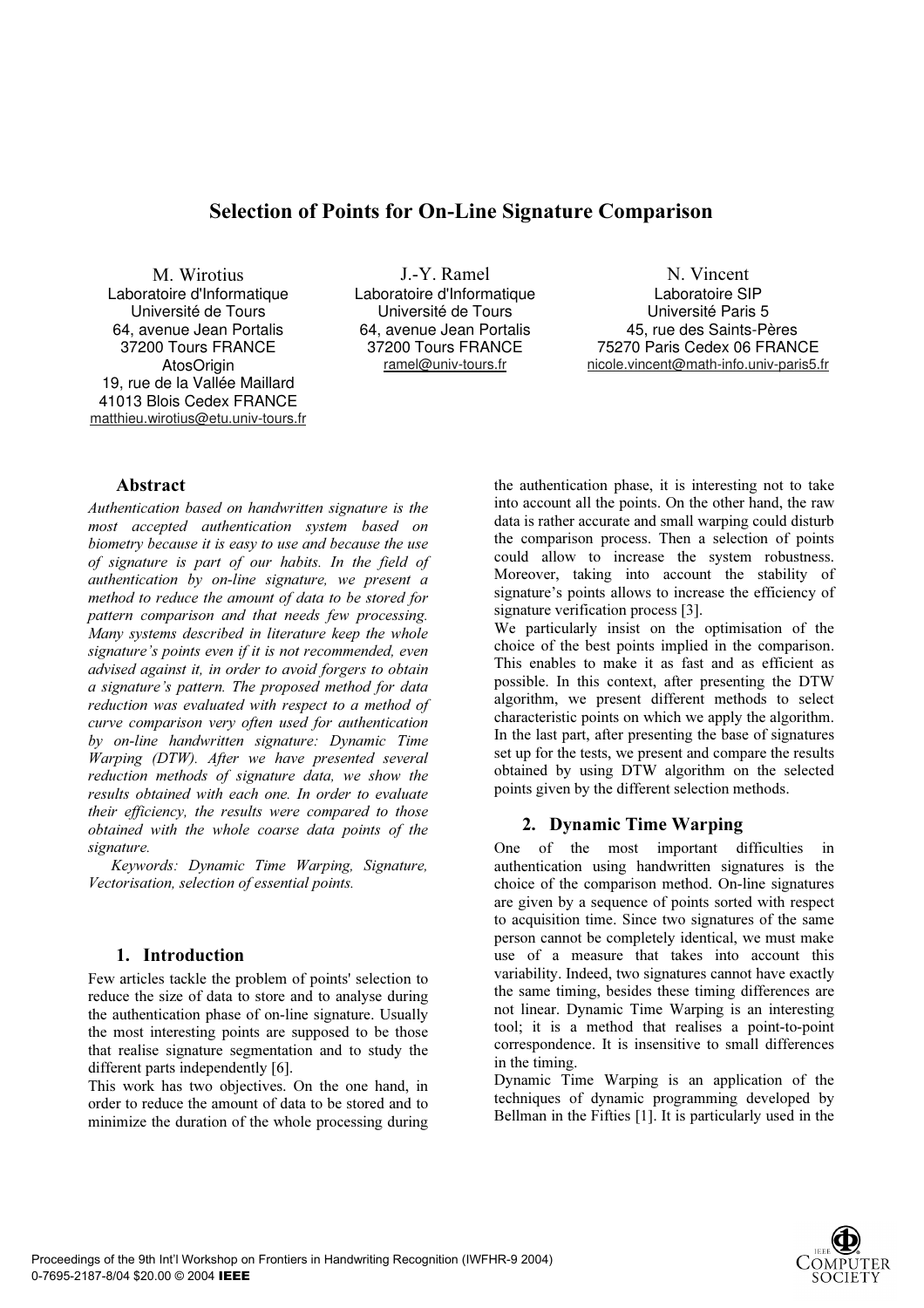domain of speech recognition. This method allows to find, for each element of one curve, the best corresponding element in the other curve according to some metric [5]. Here the metric used is the spatial Euclidean distance between the signature points. Once this matching is achieved, we compute the distance between the two curves by adding the distances between corresponding points. We have chosen to normalise the distance by dividing the sum result by the number of correspondences. The transformations allowed in the correspondence are stretching or compression along the temporal axis of a signal relatively in one or the other. The aim of these local adjustments is to minimize the difference between the two signals. We distinguish two approaches: asymmetrical and symmetrical. In the asymmetrical case, we seek to establish a correspondence between a sample and a pattern whereas, in the symmetrical case, the correspondence is sought in both senses sample-pattern and pattern-sample. This second criterion provides better results [4]. So we selected this method. This method to compare curves is the most used in the field of authentication by on-line handwritten signature. Calculating distances between signatures with DTW allows to achieve a verification system more flexible, more efficient and more adaptive than the systems based on neural networks or Hidden Markov Models, as the training phase can be incremental. This aspect is very important when we envisage to elaborate an authentication method that takes into account the evolution of the signature along the years.

# 3. Selection of representative points of the signature

Since we consider the coordinates of the signature points, before comparing the signatures, it is necessary to achieve a preprocessing in order to normalise the signatures. Indeed, a distance measurement is not invariant toward transformations such as rotation, translation and homothety, applied, with different parameters, on each of the elements we are comparing. The normalisation is performed in three stages. First of all, we determine the direction of the signature principal inertia axis, and then a rotation is carried out so that the inertia axis is horizontal. Then, a homothety is carried out so that all signatures are all contained in a surrounding rectangle with the same width. To finish, we position the signature so the coordinate of their gravity centre are at the origin of the coordinates.

The difficulty of the point selection comes from the definition of the criteria we want to respect. The points must be stable in some sense for a person and consequently the points must be located at remarkable points of the signature [8]. The principal method used in the field of authentication by on-line handwritten signature is based on a visual analysis of the signature and consists to segment at the points were speed is null or low as strong curvature points [2]. The point selection can be compared to polygonal approximation. Here, we consider what happens to be a polygonal approximation applied to a stroke line that should give a good compromise between accuracy and reduction of the volume data to be stored.

We are to evaluate the segmentation method based on the polygonal approximation proposed by Wall. For that purpose, comparisons with other methods are considered. The first one consists in choosing some points of the signature in a random way and the second one consists in using a genetic algorithm.

# 3.1. Random Selection

In order not to fix in an arbitrarily way the number of selected points N, this number is set to a quarter of the whole number of points of the first training signature with a maximum of 50 points. Since the signatures do not have the same number of points, the relative indexes of the points are considered and not the coordinates of points. So we choose randomly N relative indexes of the points in the signature. In figure 1, the selected points are figured by larger squares.



Fig. 1: Illustration of random selection.

This method is not an optimisation in the resolution of the problem, even if it allows to reduce the computing time during authentication. We detail then a method of point's selection based on a genetic algorithm.

#### 3.2. Selection by genetic algorithm

Genetic algorithms are methods to optimise functions. Here, we want to select the most adapted points to the signatures authentication problem. Our objective is to determine stable points for a signer. So we use all the signatures in some one training set. The fitness function to minimize is the mean of the DTW distances between couples of signatures in the training set associated with a signer. As previously, since signatures do not have the same number of points, relative indexes and not point coordinates are used. So we seek the indexes that minimize the fitness. A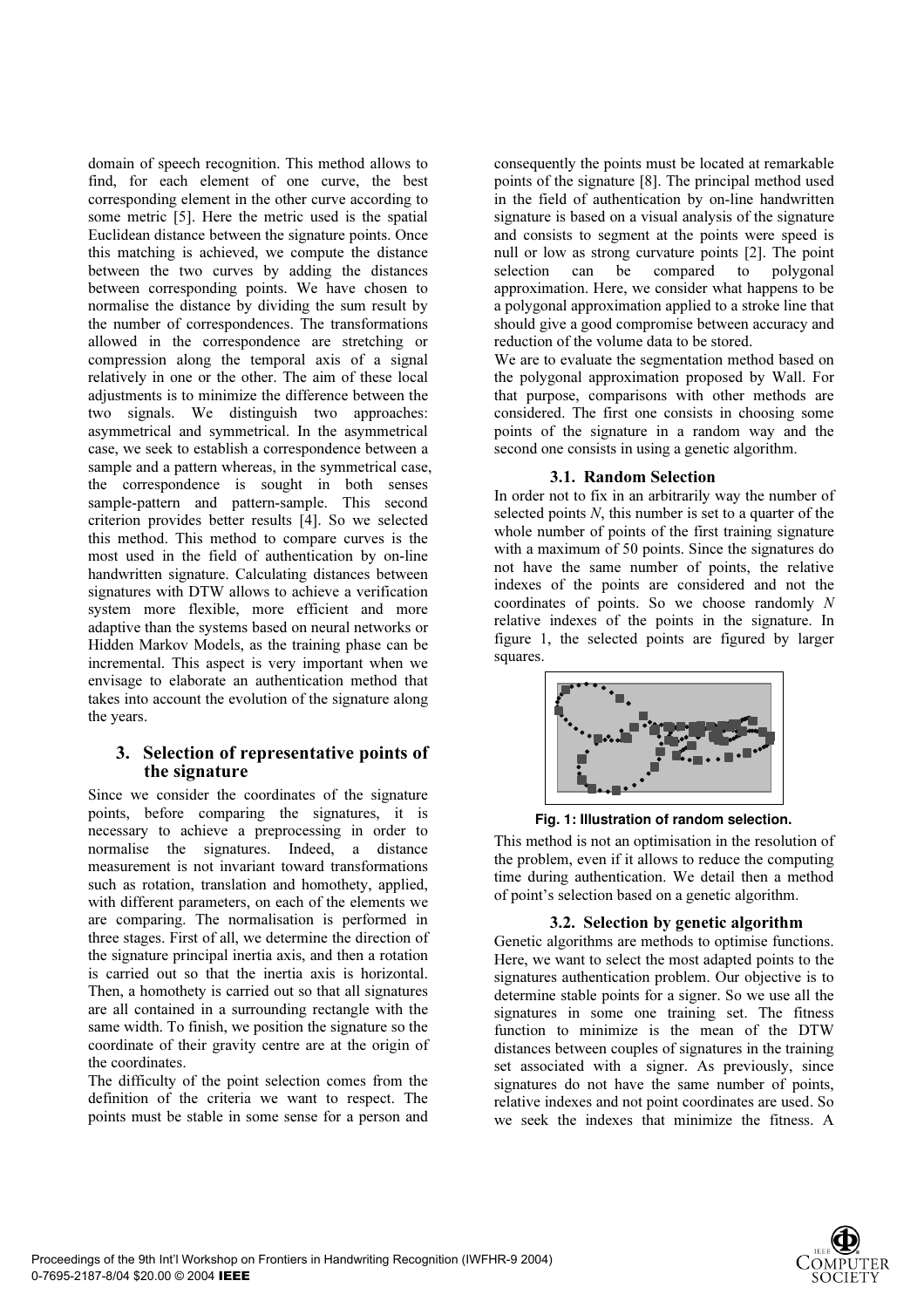chromosome represents the coding of a partial solution for the problem. Here, a chromosome corresponds to the indexes of the whole points of the signature and a gene corresponds to the index of a point of the signature. A gene takes value 1 if the point is retained and 0 in the other case. The number of points used in the comparison is found automatically and is limited by the size of the chromosome, which is fixed to 100. The size of the population is fixed to 100 chromosomes. As we could see on the figure 2, the mean of DTW distances between training signatures does not evolve any more after 100 generations. So we decide to generate 100 generations.



#### Fig. 2: Evolution of the means of inter-training DTW distances for five signers.

With this method, the choice of points to be preserved is not achieved according to the characteristics of the signature but in such a way that the distances between the training set signatures are minimized.



Fig. 3: Squares are figuring the points selected by genetic algorithm.

We note that the points selected by genetic algorithm are not exclusively the points of strong curvature contrary to vectorization methods. We observe the number of selected points is close to 50. An example of point selection is presented in figure 3.

# 3.3. Selection by polygonal approximation

Here, we select the vertices of a polygonal line that approximates the signature. We have chosen the polygonal approximation method proposed by Wall [7]. This approximation method introduces a new vertex when the error made by replacing the curve by a straight line segment becomes too important. The error is based on the calculation of an area and on some threshold. This threshold represents the cumulated error authorized by area unit, which is area between the curve and the approximating segment at each step of the trials.

The formula used to compute the error is:  $Error = Error + ||\vec{U} \wedge \vec{V}||$ . A new vertex is introduced when:

Error>Lg×Epsilon where Lg denotes the segment length and Epsilon is a constant.

Thus we determine the vertices of the polygonal line.

Here is an iterative process and consequently it presents two advantages. On the one hand, it is not necessary to store all the points of the curve and, on the other hand the points of polygonal approximation are extracted in the order of appearance in the signature.

Nevertheless, this algorithm requires choosing one parameter linked to the quality of the obtained approximation. We have considered two methods to choose the value of this parameter: first, a fixed threshold, valid for all the signatures independently to the signer, and second, a threshold that is optimised in an automatic way according to the author of the signature.

### 3.3.1. Fixed threshold

The value of the threshold corresponds to a precision level for the signature representation. We make a compromise between quality of representation and data volume. The threshold should allow to smooth the signature to reduce the noise while preserving sufficient information for characterizing the signature in an efficient way. Moreover, a single threshold seems to be reasonable enough as we have normalised the signatures. The figure 4 gives an example of result provided by the use of a fixed threshold on a signature.

The segmentation takes into account as single parameter the degree of accuracy wished. To evaluate the influence of this parameter, we can seek the best approximation threshold for each person, according to two criteria.

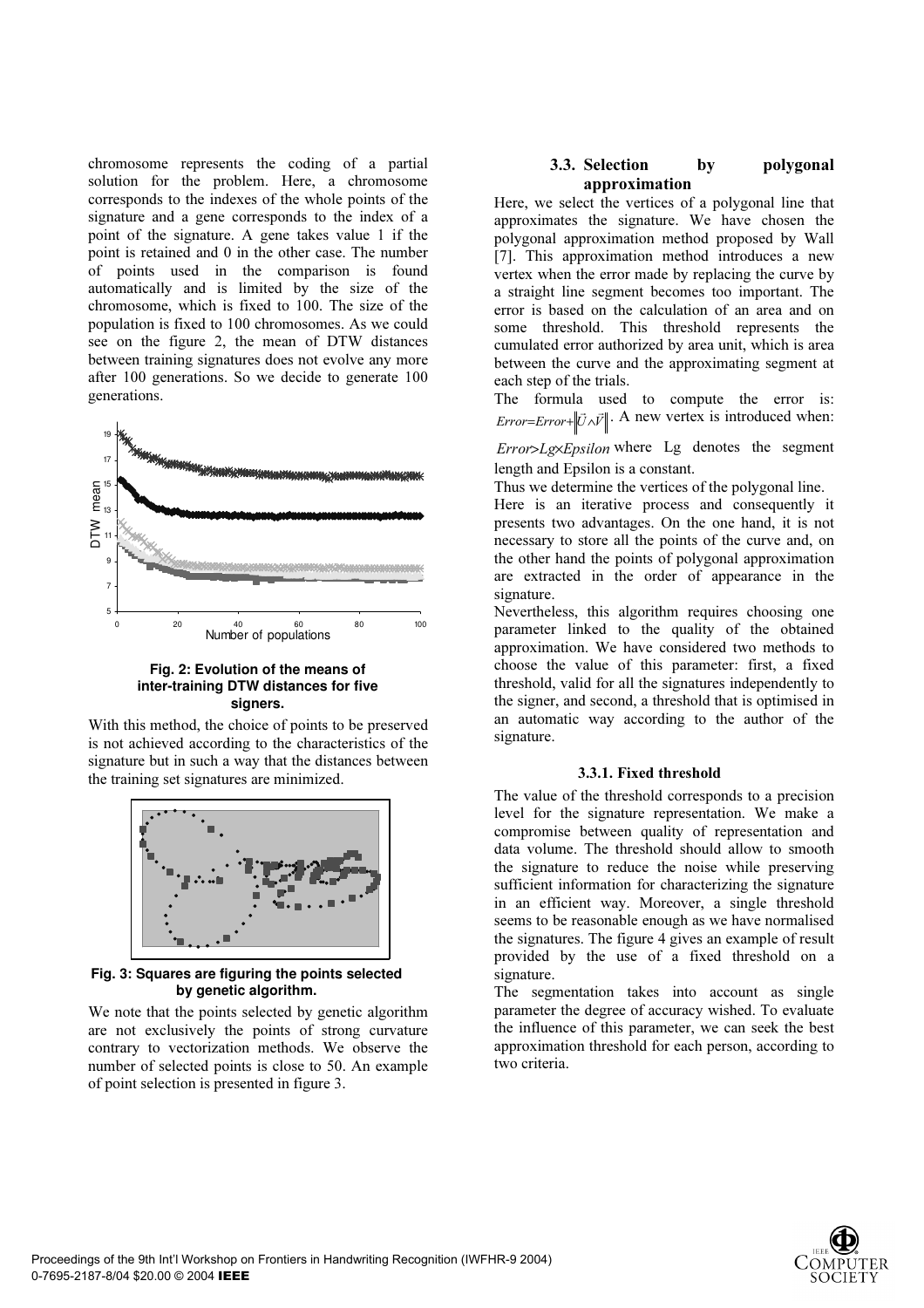

Fig. 4: Illustration of the points selected by the polygonal approximation.

#### 3.3.2. Individualized Threshold

The aim is to find the threshold that gives the most stable correspondence for each signer. We tested two different criteria.

First we consider the number of segments defined on the signatures of the training set. The criterion expresses a low difference between these numbers by minimising their variances. Second criterion is to minimize the mean of the DTW distances between training signatures. To do that, we make the value of the threshold vary and we evaluate the parameters involved in both criteria. So we determine, for each criterion, the best threshold for each signer.

The mean of the DTW distances between training signatures evolves in an irregular way according to the selected threshold. However, the best threshold is generally superior to the threshold associated with all the points. Figure 5 shows an example of selected points using individual thresholds.



Fig. 5: Circles indicate the points selected by polygonal approximation with an individualized threshold by minimizing the mean of the DTW distances.

### 4. Evaluation method

The term "authentication" covers in fact two different problems: identification and verification. Here, we are interested in the problem of verification. Moreover, the errors of authentication can be classified in two categories; False Reject Rate (FRR) indicates the rate of genuine signatures rejected and False Acceptance Rate (FAR) indicates the rate of accepted forgeries.

The Equal Error Rate (EER) corresponds to the error value for which FAR is equal to FRR. These rates determine the quality of an authentication system, but the acceptable values depend on the level of security desired for a specific application.

To evaluate the different methods of representative points selection we have presented before, we made use of a base of 800 signatures realised by 40 writers. Among the 20 genuine signatures of each signer, 5 are used to elaborate the patterns of the signature and the others are used to achieve the tests. To model each signer we have chosen to consider the 5 patterns: one for each training signature. No process is performed to build single model from the training signatures.

#### 4.1. Strategy of Authentication

When a signature obviously differs from those it has to be compared to, there is no need to apply time consuming processing, like the computation of DTW. Then, we have organised the all process as a "coarse to fine" approach. Thus the first step only aims at detecting the obvious forgeries with constraints relative to speed and simplicity. After eliminating these false candidates only forgeries and genuine signatures have to be processed by use of elaborated models. The principal constraint of the first stage is to not reject genuine signatures. As the characteristics used must be relatively stable, we chose global characteristics: length and duration of the signature. Let Lt and Dt denote respectively the length and the duration of the tested signature, and Li and Di respectively the length and the duration of the  $i<sup>th</sup>$ training signature. The decision rule is:

If  $L \geq 1.4 \times \max(L)$  or  $L \lt 0.6 \times \min(L)$ , Then the signature  $-1$  for  $$  $i =$   $\frac{1}{i}$   $\frac{1}{i}$   $\frac{1}{i}$   $\frac{1}{i}$ 

is considered as a forgery, otherwise we enter the second stage. We apply the same principle with the duration of the signature. This first stage allows to detect 58% of forgeries and to accept 99,8% of genuine signatures.

#### 4.2. Comparison by DTW

The aim of the next stage is to detect the forgeries that are not detected during the first stage. Let St be the tested signature and  $Si$  the  $i<sup>th</sup>$  training signature. The decision rule is: If  $\min_{i=1,\omega} (DTW(St, Si)) < \alpha$ , then the

signature is considered as genuine else the signature is rejected. We chose to make alpha evolve in order to define different systems of authentication more or less tolerant. The value of alpha is independent from the signer. The quality of these systems can be represented in a two dimensions space indicating FAR and FRR values.

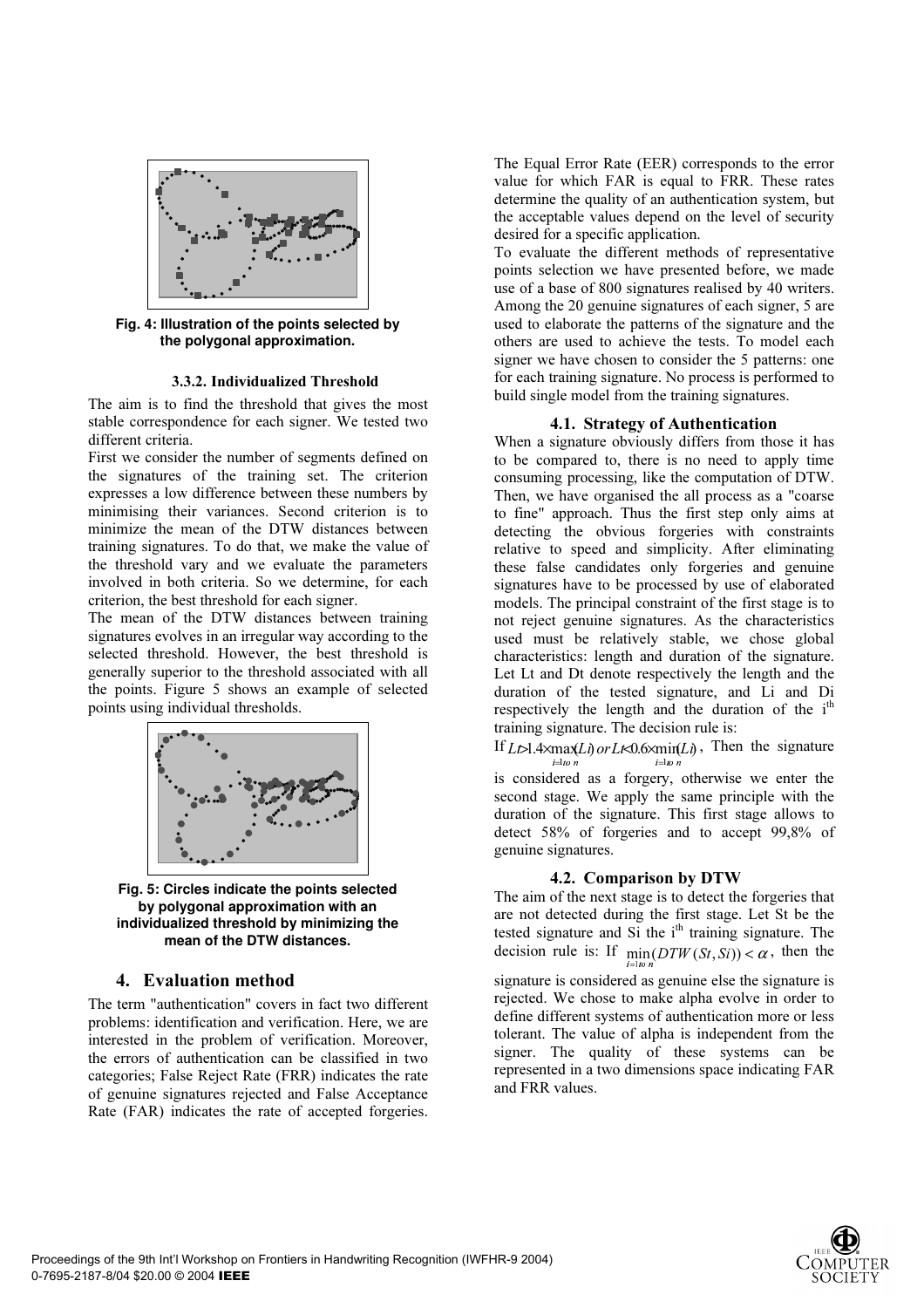# 5. Results

To evaluate the methods of point selection and their impact on authentication process, the results obtained with DTW carried out on the selected points are compared with those obtained considering all the points of the signature.



#### 5.1. Points obtained in a random way

Fig. 6: FAR vs FRR in case of random selection

As we could expect it, recognition rates are worse with random points than those obtained with all the points of the signature.

# 5.2. Points obtained by genetic algorithm



Fig. 7: FAR vs FRR in case of GA selection

Results obtained with genetic algorithm are worse than those obtained with all the points of the signature. This is due to the fact that the training is not a good quality training. The two small training set lead to a training by heart. Indeed, we can note that the obtained mean of distances intra-signers is very low but the inconvenient is that the distances to the other

genuine signatures are more important and more variable. The method requires having more signatures for training purpose (see figure 10).

# 5.3. Points obtained by polygonal approximation

When the threshold was fixed in an empirical way, the mean number of points retained is 30. The reduction of the number of points is all the more large, as the straight is rectilinear.



#### Fig. 9: FAR vs FRR.

Moreover, with a fixed threshold, we observe a considerable reduction of FRR.

Concerning the first search criterion with an individualized threshold (stability of the number of selected points) the results obtained are worse than those obtained with a fixed threshold. We note that the value of EER is increased by 36% compared to that obtained with a fixed threshold.

Concerning the second criterion, minimization of the